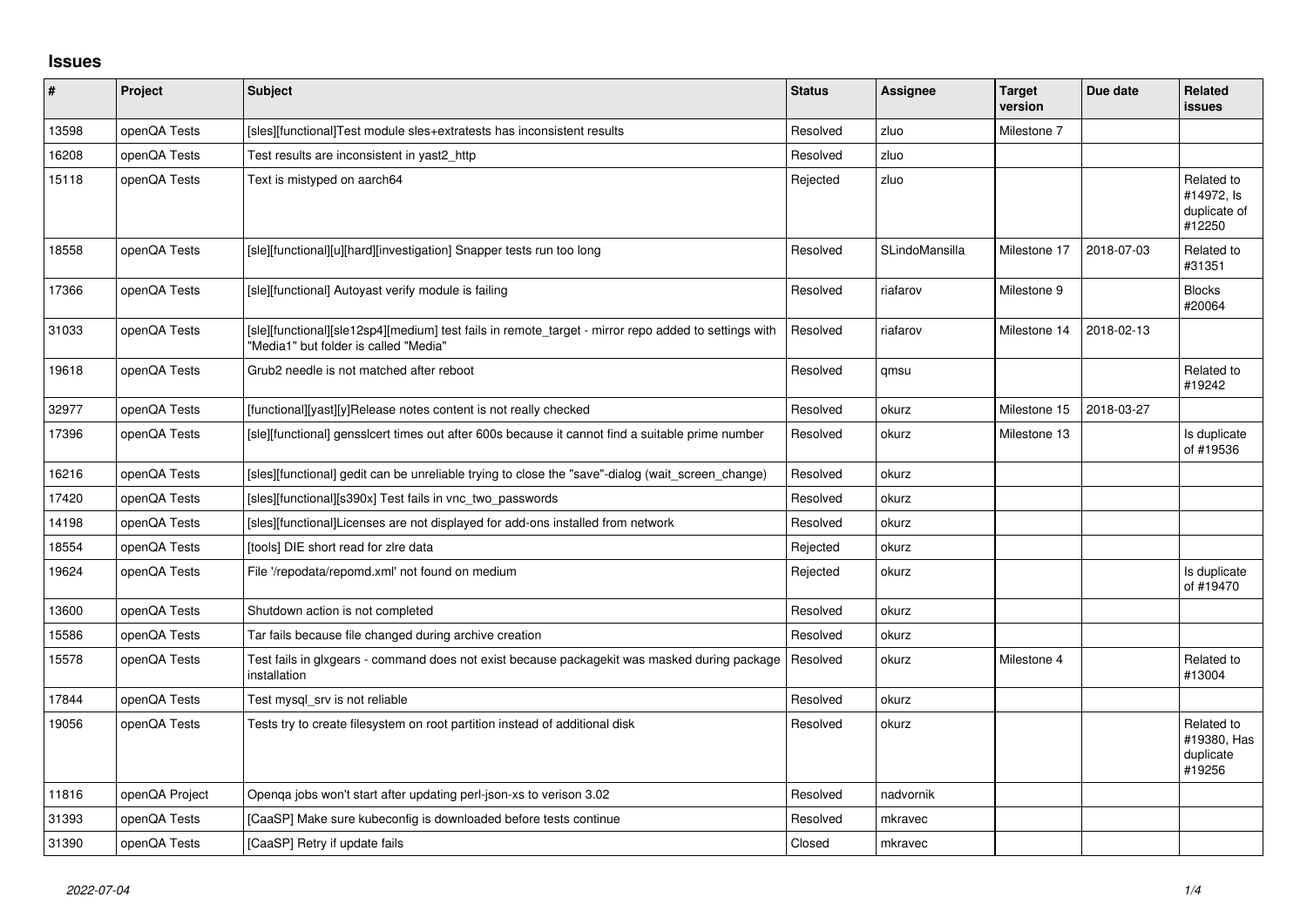| $\sharp$ | Project      | <b>Subject</b>                                                              | <b>Status</b> | Assignee | <b>Target</b><br>version | Due date | Related<br><b>issues</b> |
|----------|--------------|-----------------------------------------------------------------------------|---------------|----------|--------------------------|----------|--------------------------|
| 30355    | openQA Tests | [caasp] Tie velum footer to BETA variable                                   | Resolved      | mkravec  |                          |          |                          |
| 19488    | openQA Tests | [microos] Add cluster deployment test for KVM images using cloud-config     | Resolved      | mkravec  |                          |          |                          |
| 31588    | openQA Tests | [microos] Add MicroOS role test into openQA                                 | Closed        | mkravec  |                          |          |                          |
| 33790    | openQA Tests | [microos] Add test for container registry                                   | Rejected      | mkravec  |                          |          |                          |
| 30802    | openQA Tests | [microos] Add test for kured reboot method                                  | Rejected      | mkravec  |                          |          |                          |
| 32365    | openQA Tests | [microos] Add test for release notes                                        | Resolved      | mkravec  |                          |          |                          |
| 33787    | openQA Tests | [microos] Add tests for add master nodes / removal of nodes                 | Resolved      | mkravec  |                          |          |                          |
| 31468    | openQA Tests | [microos] Cloud-config for VMX images has outdated repository               | Rejected      | mkravec  |                          |          |                          |
| 20462    | openQA Tests | [microos] Export logs from autoyast nodes                                   | Resolved      | mkravec  |                          |          |                          |
| 34528    | openQA Tests | [microos] Fix first login issue on VMX images                               | Resolved      | mkravec  |                          |          |                          |
| 34627    | openQA Tests | [microos] Fix race condition when using certificate that is still generated | Rejected      | mkravec  |                          |          |                          |
| 35278    | openQA Tests | [microos] Implement cluster deployment with cri-o instead of docker         | Resolved      | mkravec  |                          |          |                          |
| 20666    | openQA Tests | [microos] Improve transactional-update test                                 | Resolved      | mkravec  |                          |          |                          |
| 33094    | openQA Tests | [microos] Installation with different keyboard                              | New           | mkravec  |                          |          |                          |
| 34630    | openQA Tests | [microos] Make CaaSP mutexes smarter                                        | Resolved      | mkravec  |                          |          |                          |
| 30796    | openQA Tests | [microos] Make MicroOS tests more reliable                                  | Resolved      | mkravec  |                          |          |                          |
| 31786    | openQA Tests | [microos] Nonce does not match                                              | Resolved      | mkravec  |                          |          |                          |
| 35982    | openQA Tests | [microos] Properly check that nodes are UP after reboot                     | Rejected      | mkravec  |                          |          |                          |
| 16412    | openQA Tests | [microos] Rename distribution from CASP to CaaSP                            | Resolved      | mkravec  | Milestone 9              |          |                          |
| 19490    | openQA Tests | [microos] Set up stagings                                                   | Resolved      | mkravec  |                          |          |                          |
| 20908    | openQA Tests | [microos] Setup CaaSP 2.0 in openQA                                         | Resolved      | mkravec  |                          |          |                          |
| 20684    | openQA Tests | [microos] Split stack_controller tests into modules                         | Resolved      | mkravec  |                          |          |                          |
| 19468    | openQA Tests | [microos] test fails in oci_install                                         | Resolved      | mkravec  |                          |          |                          |
| 33730    | openQA Tests | [microos] Test fails to find conformance test results                       | Resolved      | mkravec  |                          |          |                          |
| 35613    | openQA Tests | [microos] Test fails to reboot                                              | Closed        | mkravec  |                          |          |                          |
| 20686    | openQA Tests | [microos] Test for cluster updates                                          | Resolved      | mkravec  |                          |          |                          |
| 33112    | openQA Tests | [microos] Test images-next                                                  | Resolved      | mkravec  |                          |          |                          |
| 35137    | openQA Tests | [microos] Test openQA workers realiability under load                       | Closed        | mkravec  |                          |          |                          |
| 27991    | openQA Tests | [microos] Test retry on failed orchestrations                               | Resolved      | mkravec  |                          |          |                          |
| 23420    | openQA Tests | [microos] Test that /var/lib/docker is on separate partition                | Resolved      | mkravec  |                          |          |                          |
| 36135    | openQA Tests | [microos] Update cloud-config ntp section                                   | Rejected      | mkravec  |                          |          |                          |
| 31519    | openQA Tests | [microos] Update repository is ready in transactional-update test on kubic  | Resolved      | mkravec  |                          |          |                          |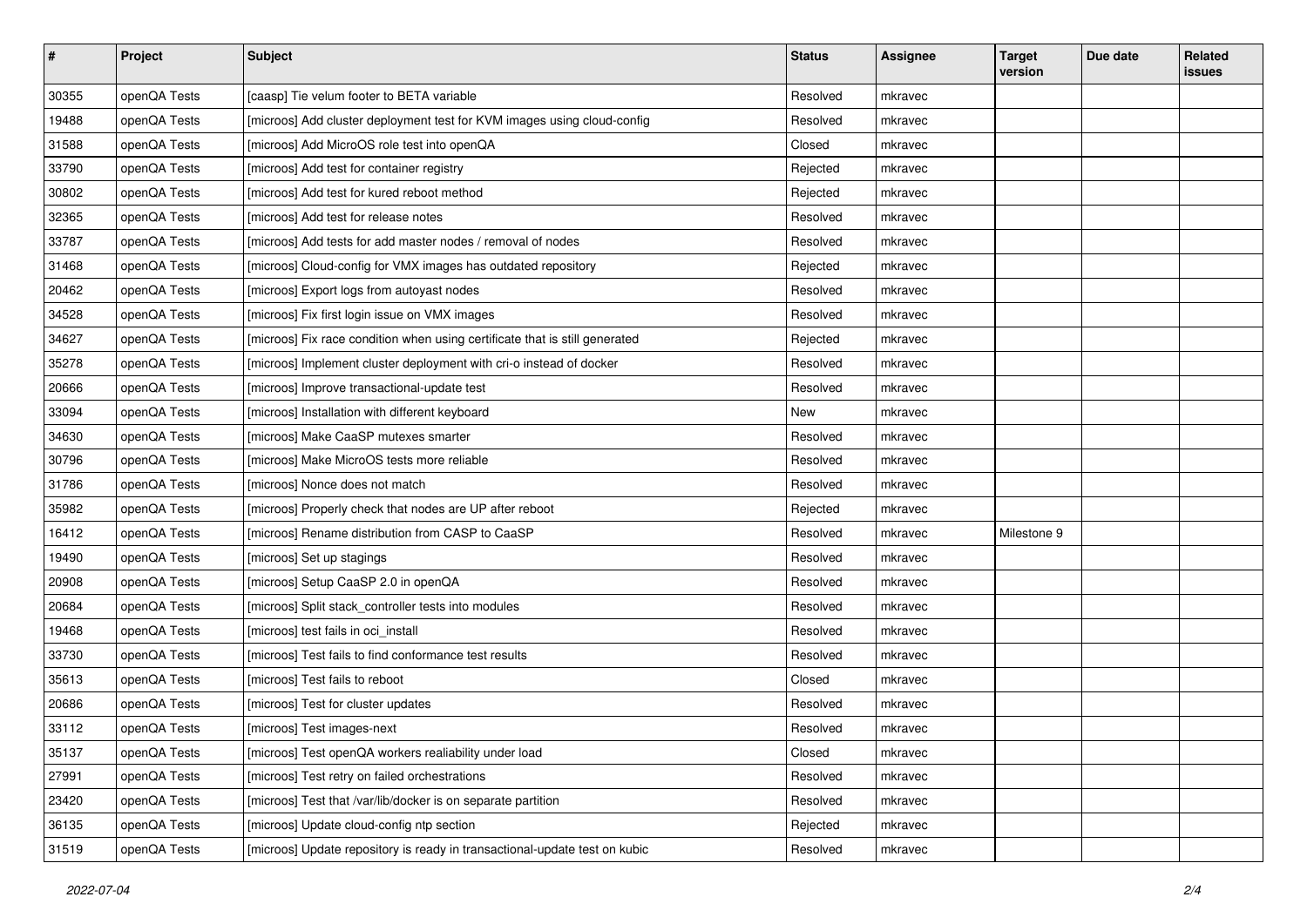| $\vert$ # | Project        | <b>Subject</b>                                                         | <b>Status</b> | <b>Assignee</b> | <b>Target</b><br>version | Due date | Related<br>issues         |
|-----------|----------------|------------------------------------------------------------------------|---------------|-----------------|--------------------------|----------|---------------------------|
| 34672     | openQA Tests   | [microos] Use mixed case for node names                                | Resolved      | mkravec         |                          |          |                           |
| 35530     | openQA Tests   | [microos] Worker nodes fail to login after reboot                      | Resolved      | mkravec         |                          |          |                           |
| 9656      | openQA Tests   | Add name to RAID array during partitioning                             | Closed        | mkravec         |                          |          |                           |
| 16612     | openQA Tests   | Autoyast installation does not have second stage on CaaSP              | Resolved      | mkravec         |                          |          |                           |
| 14164     | openQA Tests   | Autoyast license test use wrong devices                                | Resolved      | mkravec         |                          |          |                           |
| 11656     | openQA Tests   | Check that system can not be installed without accepting the license   | Resolved      | mkravec         |                          |          |                           |
| 11310     | openQA Tests   | fix failing update tests                                               | Resolved      | mkravec         |                          |          |                           |
| 13214     | openQA Tests   | Next button is ignored in user_settings but works on second try        | Resolved      | mkravec         |                          |          | Related to<br>#14102      |
| 13210     | openQA Tests   | OpenQA is testing SP1 instead of SP2                                   | Closed        | mkravec         |                          |          | Is duplicate<br>of #13156 |
| 17546     | openQA Tests   | Set up SLES-JeOS-SP3 in openQA                                         | Resolved      | mkravec         |                          |          |                           |
| 16212     | openQA Tests   | Test fails in vnc two passwords                                        | Resolved      | mkravec         |                          |          |                           |
| 16054     | openQA Tests   | Test fails in yast2_nis after job restart                              | Resolved      | mkravec         |                          |          |                           |
| 9526      | openQA Tests   | Use tests not specific to JeOS for all SUSE distributions              | Resolved      | mkravec         |                          |          |                           |
| 13708     | openQA Tests   | xterm fails to start during sleep                                      | Resolved      | mkravec         |                          |          |                           |
| 13596     | openQA Tests   | yast2 sw_single command fails with segmentation fault                  | Rejected      | mkravec         |                          |          |                           |
| 13784     | openQA Tests   | yast2_ftp test is failing on invalid certificate                       | Resolved      | mkravec         |                          |          |                           |
| 13700     | openQA Tests   | yast2_i test failing on low timeout                                    | Resolved      | mkravec         |                          |          |                           |
| 13710     | openQA Tests   | yast2_lan fails on script_sudo matching previous password prompt       | Resolved      | mkravec         |                          |          |                           |
| 16098     | openQA Tests   | yast2_lan_restart test has soft_failures referencing fixed bugs        | Resolved      | mkravec         |                          |          |                           |
| 16368     | openQA Tests   | Test fails in online_migration_setup                                   | Resolved      | mitiao          |                          |          | Related to<br>#16718      |
| 16364     | openQA Tests   | Test fails in register_system because of short timeout                 | Resolved      | mitiao          |                          |          |                           |
| 13698     | openQA Tests   | Crash test is failing                                                  | Resolved      | michalnowak     |                          |          |                           |
| 17376     | openQA Tests   | Login check types types invalid characters                             | Resolved      | michalnowak     |                          |          |                           |
| 16056     | openQA Tests   | Test fails in yast2_tftp                                               | Resolved      | michalnowak     |                          |          |                           |
| 16210     | openQA Tests   | Test results are inconsistent in yast2_samba                           | Resolved      | michalnowak     |                          |          |                           |
| 17374     | openQA Tests   | Used repository does not exist on download.suse.de                     | Resolved      | michalnowak     |                          |          |                           |
| 19044     | openQA Tests   | [ha][scc]test fails in drbd                                            | Resolved      | Idevulder       |                          |          |                           |
| 33676     | openQA Project | Group results by group name, not build number in parent group overview | Resolved      | ilausuch        | <b>Current Sprint</b>    |          |                           |
| 15472     | openQA Tests   | Unreachable network in HA hacluster                                    | Rejected      | hsehic          | Milestone 4              |          | Is duplicate<br>of #15416 |
| 13212     | openQA Tests   | Bernhard user is not default login choice                              | Resolved      | dzyuzin         |                          |          |                           |